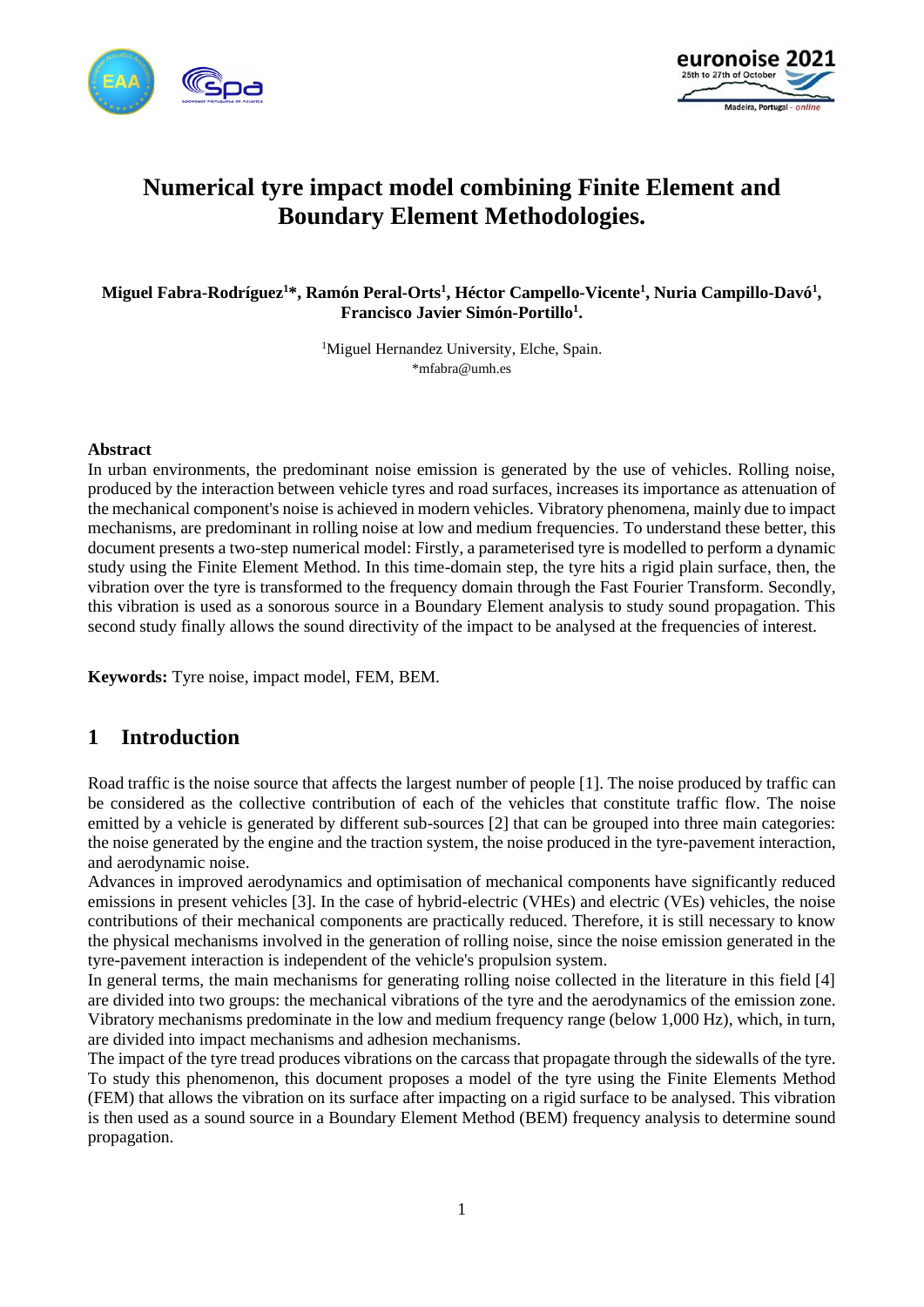

### **2 State of the Art**

The study of the mechanical behaviour of the tyre through Finite Elements has been widely studied in the bibliography: In [5] the distribution of stresses in tyres depending on the inflation pressure and the vertical load is studied. In [6] the stress and deformation of the different parts of a tyre are analysed while using a model of hyperelastic material. In [7] the vertical force-displacement characteristics of a wheel are studied using models of material obtained from tensile tests of specimens. These studies characterise the tyre through its different parts, applying specific material characteristics for each one of them.

Sound tyre propagation through FEM has been studied in [8], where the free-field absorbing condition is achieved through the Perfectly Matched Layer method and the road is modelled as a rigid surface. The sound power comes from a previous noise prediction model and then it is intended to achieve the same sound propagation produced by the wheel surface but simplifying it to equivalent monopole sources.

In [9] a Lagrangian mesh is used to simulate the behaviour of the wheel through a FEM analysis, where the non-rotational acceleration obtained is then mapped onto an Eulerian mesh that allows the study of acoustic propagation. This propagation is studied through BEM analysis, where the air over the wheel does not need to be discretised and the free-field condition is directly fulfilled. Besides that, in [10] the sound propagation of the wheel vibrations is achieved through a finite/infinite element approach.

Regarding tyre impact models that allow noise generation, in [11] and [12] the noise produced by the tyre after passing over a speed bump element is studied. In [11], using a lumped model of a quarter of a vehicle, the force acting on the wheel is obtained when it crosses a certain speed bump profile. This force is applied to the 3D FEM model of a tyre to study the emitted noise. In [12] the wheel, rim and suspension assembly are modelled directly in 3D and through a coupled FEM matrix system, the normal acceleration is used as a sound source to obtain the acoustic propagation in the time domain.

Beyond tyre noise, there are vibroacoustic studies such as [13] where the structural vibration modes of the chassis of a vehicle obtained by FEM are used in a BEM propagation analysis. Before, in [14] the interior noise of the vehicle produced by forces acting directly on its structure was studied with a coupled FEM model. Other contributions of vibroacoustic coupling applications are given in [15] for the hull of a submarine and in [16] for parts of space vehicles.

### **3 Methodology**

#### **3.1 Fundamentals**

The dynamic response of a system of deformable solids subjected to variable loads over time is obtained using a transient dynamic analysis, where the inertial characteristics must be taken into account. Therefore, the displacement field *u* is a function of time and is governed by the Motion Equation (1).

$$
M\ddot{u} + C\dot{u} + K\dot{u} = F\tag{1}
$$

Where *M* is the mass matrix, *C* is the damping matrix, *K* is the stiffness matrix and *F* is the loads' vector. In the Finite Elements Method, this equation is not solved directly, instead, their resolution involves using the appropriate numerical approach, such as virtual work principle.

In the next step, the Fast Fourier Transformation is applied to the displacement field *u* in a given time window to convert it into the frequency domain. The boundary condition of equation 2 links the displacement field *u* of the solid medium to the pressure field *p* of the air in the surfaces of interest.

$$
- n \cdot \left( -\frac{1}{\rho} \nabla p \right) = (i \, \omega)^2 n \cdot u \tag{2}
$$

Where *n* is the normal unit vector of the surface and  $\rho$  the density of the medium.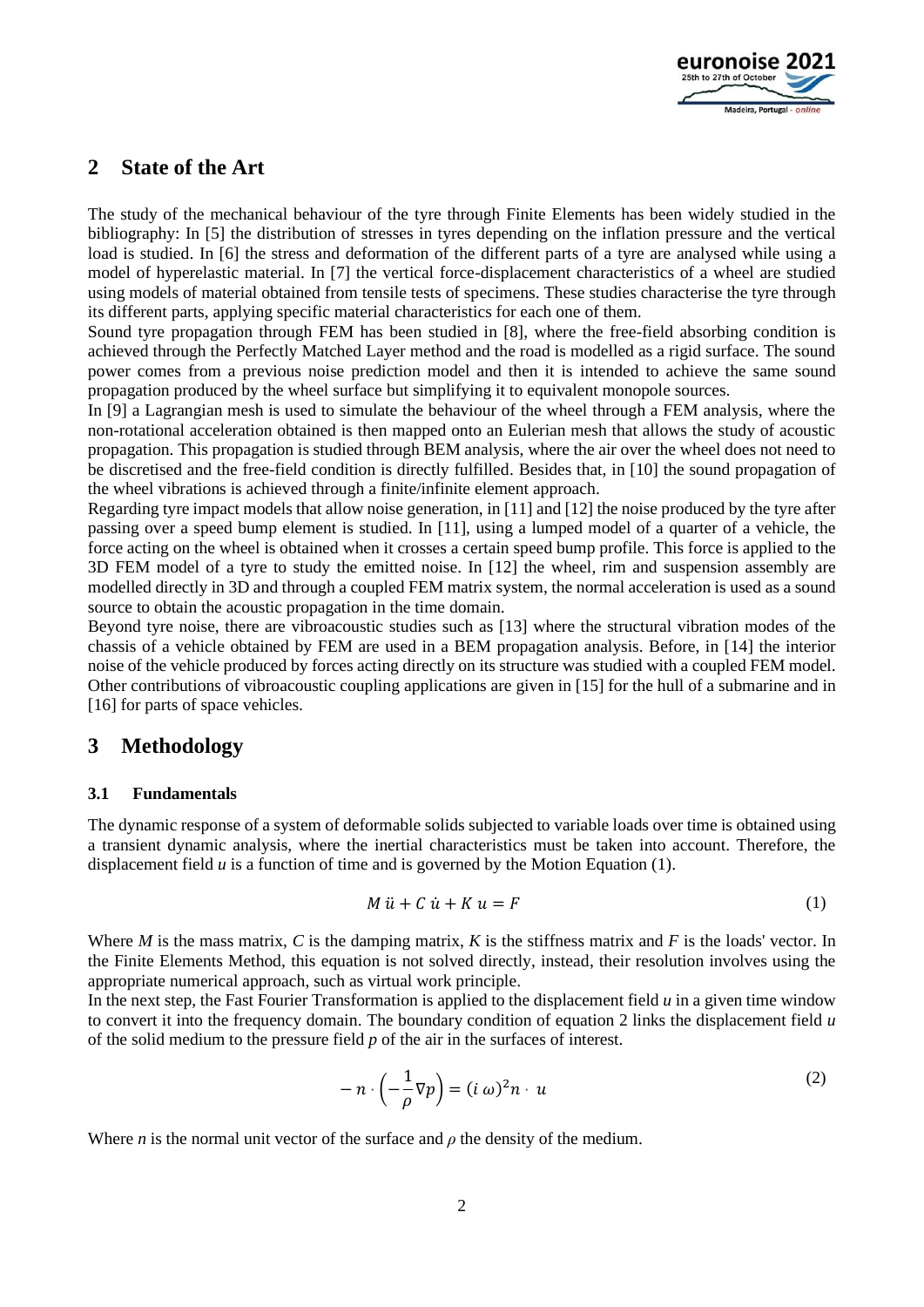

The acoustic propagation is governed by the Helmholtz Equation (3) solved through the Boundary Element Method in frequency-domain simulations.

$$
\nabla^2 p - \left(\frac{\omega}{c}\right)^2 p = 0 \tag{3}
$$

Where c is the speed of sound.

#### **3.2 Model**

The tyre geometry has been parameterised to be automatically generated by the three fundamental size values of the ISO metric code for tyres [17]:

- Tyre width in *mm*.
- Aspect ratio, which expresses the percentage ratio of the width and height of the sidewall.
- Diameter of the rim in *inches*.

Table 1 shows the parameters of the three chosen tyres. *Tyre 1* refers to a type of compact car, *tyre 2* refers to a type of truck and *tyre 3* refers to a type of sports car.

Table 1 - Size parameters of the three chosen tyres.

|                                    | Tyre 1 | Tyre 2 | Tyre 3 |
|------------------------------------|--------|--------|--------|
| Width $\lceil mm \rceil$           | 205    | 265    | 265    |
| <b>Aspect Ratio</b>                | 45     | 70     | 40     |
| $\text{Rim}\left[\text{in}\right]$ | 16     | 17.5   | 21     |

Figure 1 shows the mesh of the three generated tyres.



Figure 1 - Mesh of the three selected tyres.

In the first place, the transient dynamic simulation governed by equation (1) is performed through FEM. In this analysis, the tyre hits a rigid surface, for this, the tyre has an initial speed  $v_i$  equivalent to a free fall from one meter, at the same time, the acceleration of gravity  $g$  is also applied. Figure 2 shows in blue the inner surface of the tyre where an inflation load pressure of 200 *kPa* is applied. The rim is simulated the boundaries of the shoulder tyre (in yellow in Figure 2) by becoming non-deformable and applying a distributed mass of 15 *Kg* on them. The material considered [18] has uniform elastic properties throughout the whole tyre volume.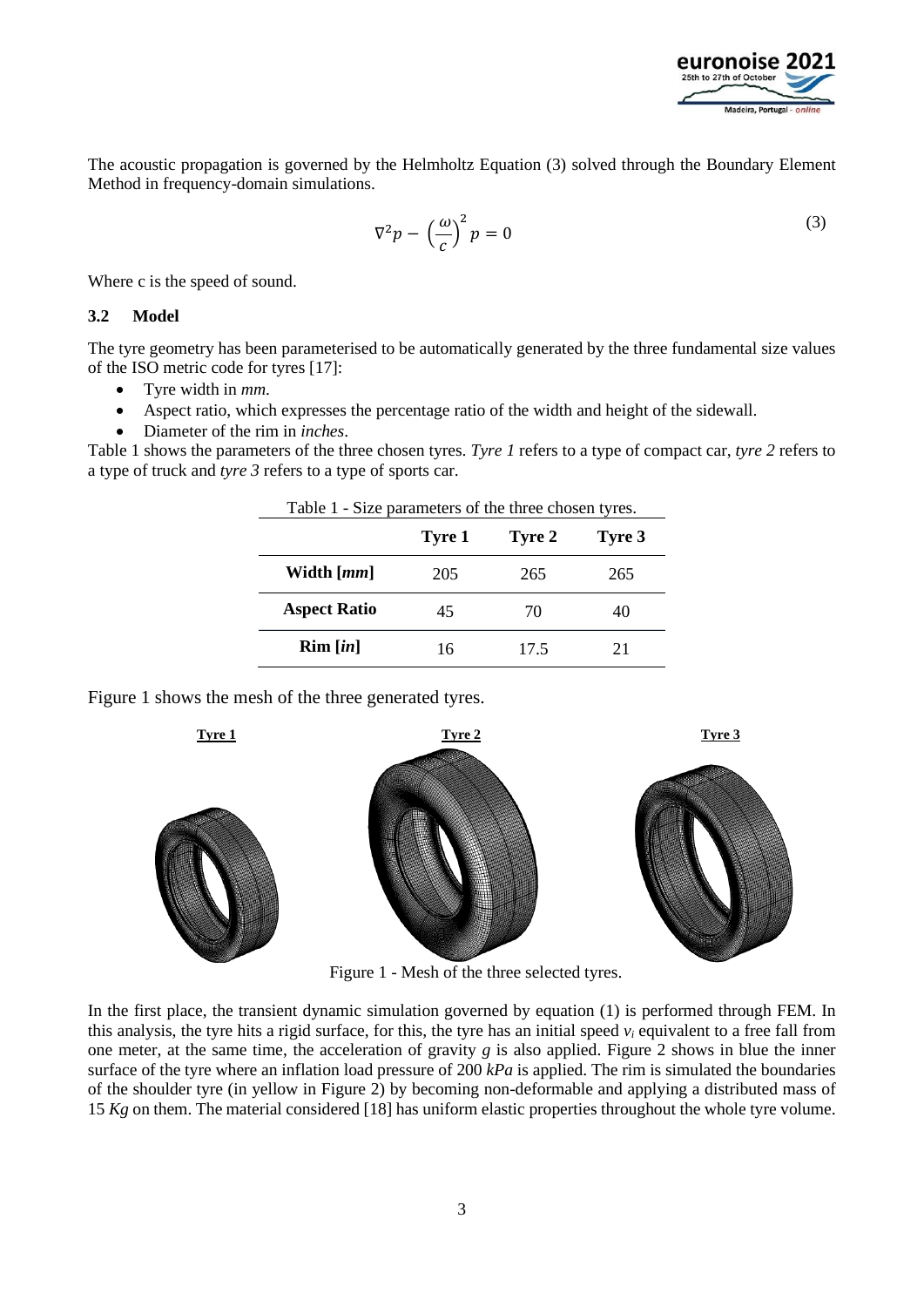



Figure 2 - Modelling of the FEM analysis with a three-quarter view of the tyre.

Once the transient analysis in the time domain has been solved, the FFT is applied to the field of displacements of the tyre to be able to use its outer surface as a sound source following equation (2). The BEM analysis is then performed to solve the Helmholtz Equation (3) and calculate sound propagation. Figure 3 shows the modelling of these acoustic simulations: A reflective plane acts as a floor and the ring element highlighted in blue simulates the presence of a tyre through its sound reflective characterisation.



Figure 3 - Modelling of the BEM analysis.

## **4 Results**

This section shows the results of the sound propagation of the different tyres, as well as the effect of the inclusion of grooves on the surface of the tyre is studied.

### **4.1 Sound propagation**

An example of sound propagation obtained after the simulation of the impact is shown in Figure 4. The radiation planes have been marked over the plot of the results to visualise where the polar graphs are located. Arrows indicate reference angle 0 and the evaluation distance is 1 *m*. The vertical plane (black line) is set through the middle of the tread and centred on the ground, in turn, the transversal plane is placed through the centre of the tyre.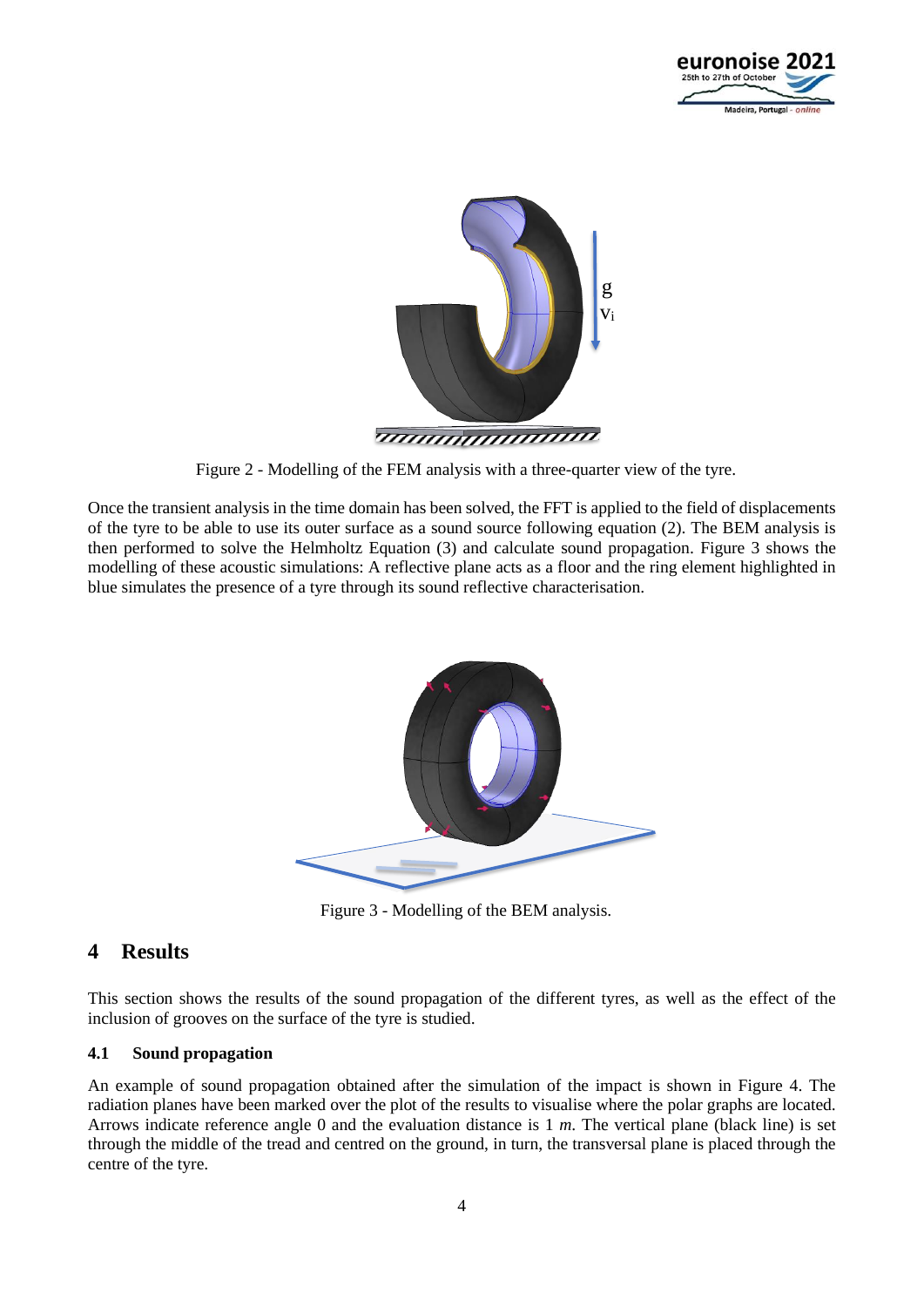



Figure 4 - Radiation evaluation planes over sound dispersion simulation.

The directivity of the sound propagation at 1000 *Hz* of the different simulated tyres can be studied across the polar graphs in Figure 5. This frequency has been considered because it belongs to the middle range of the audible spectrum and it is the reference frequency in loudness curves.

The sound pressure level achieved depends on the size of the tyre, with *tyre 3* being the largest and the one with the highest radiated energy, and *tyre 1* being the smallest and the one with the lowest energy.

In the vertical plane, the symmetrical lobes with the highest energy can be seen on the 0<sup>°</sup> axis. These lobes are produced by the highest amplitude vibration in the impact zone of the tyre against the reflective ground. The 90º lobe is due to the transmission of vertical vibrations produced on impact towards the upper part of the tyre. In the transversal plane, the propagation is cross-shaped, reaching higher pressure levels in the axis at 90º (axial direction of the tyre).



Figure 5 – Sound pressure level for different tyres at 1000 Hz polar charts.

#### **4.2 Grooves Inclusion**

The tyres have been initially modelled with a smooth surface for computation time reasons. Grooves have been included over the surface of *tyre 1* to study their effect on the impact simulation and its sound propagation.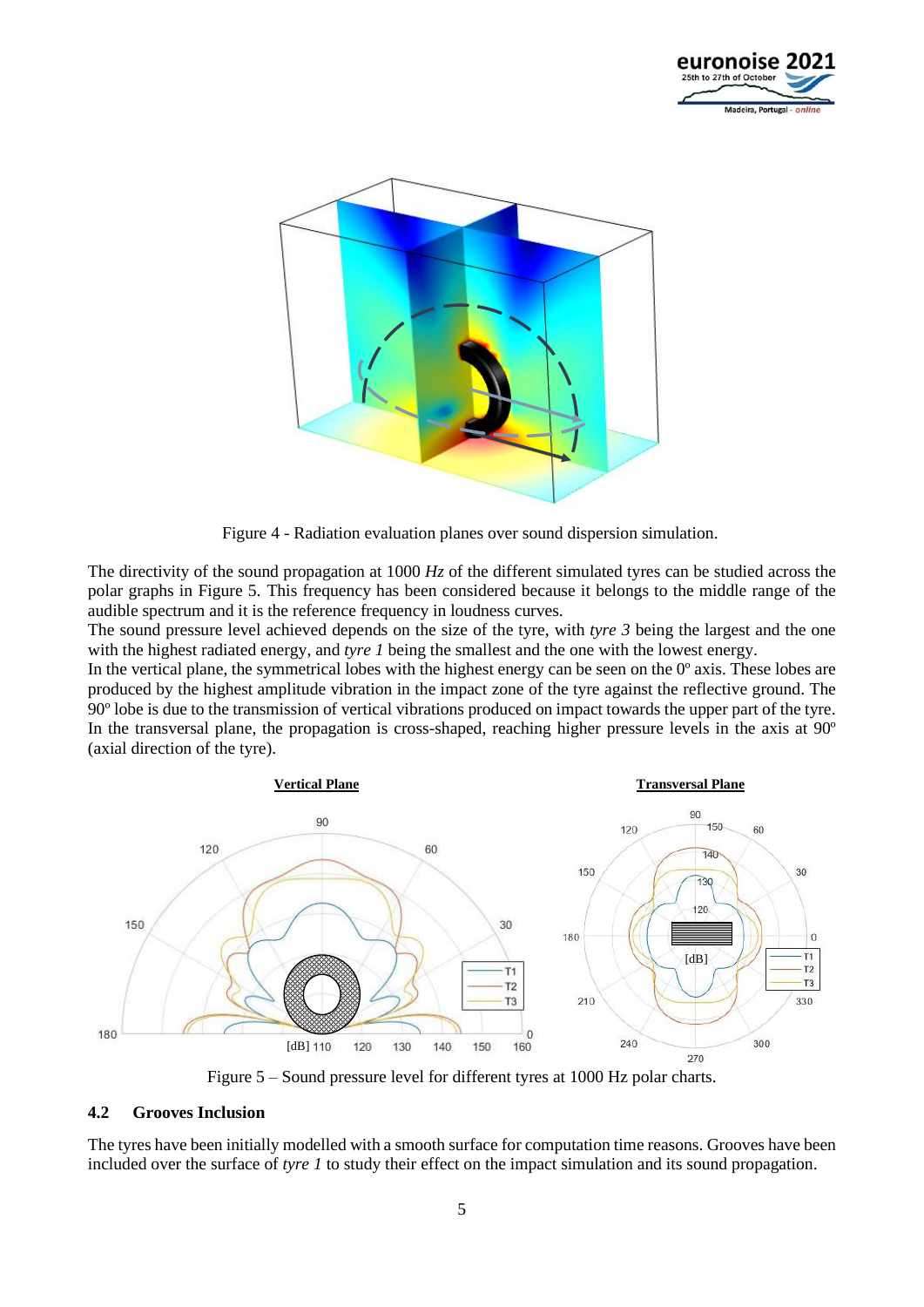

Figure 6 shows the geometry of three modelled tyres: with the smooth surface called slick tyre, with three grooves and with four grooves



Figure 6 – Tyre 1 geometries with different surfaces.

Polar charts of the sound propagation at 1000 *Hz* of the different configurations of *tyre 1* are shown in Figure 7. The shape of the curves achieved in both the vertical and transverse planes are identical for the three surface geometries studied. The maximum difference in sound pressure level is 0.14 *dB* for the tyre with three grooves and 0.55 *dB* for the one with four grooves, both compared to the slick tyre.



Figure 7 - Sound pressure level for Tyre 1 with different surfaces at 1000 Hz polar charts.

## **5 Conclusions**

In this document, a generic model of tyre impact noise using a combination of the Finite Element and Boundary Element Methodologies has been presented. For this purpose, a variable geometry tyre from the standard size parameters has been modelled.

The simulations performed have reproduced the impact of a tyre in a free fall against the ground, where the vibration produced by the impact on its surface has been used as a sound source for the acoustic simulation.

The use of this model can be extended in the future to dynamic simulations of the road impact of a tyre-suspension assembly under rolling conditions. On the other hand, the sound propagation part also allows the incorporation of different acoustic properties to the ground.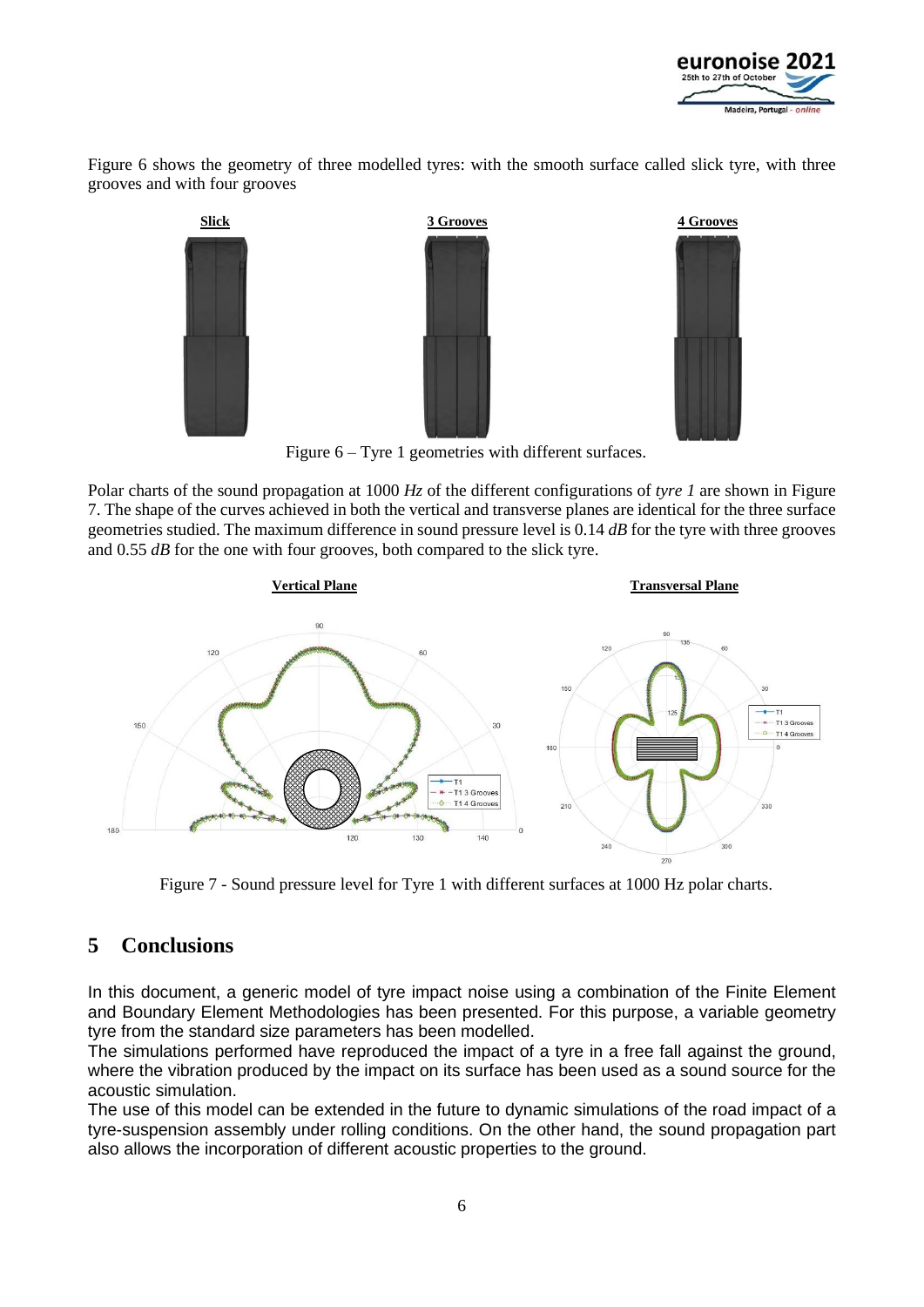

The results performed in this study show that the acoustic propagation varies with the size of the tyre but including details on its surface such as considering the presence of grooves does not present substantial changes.

Current work is focused on model validation through a circular array of microphones and on the modelling of the tyre using different material properties such us the inclusion of orthotropic conditions.

### **References**

- [1] European Environment Agency, *Road traffic remains biggest source of noise pollution in Europe*, 2017.
- [2] Nelson P. *Transportation Noise Reference Book,* Butterworths-Heinemann, 1987.
- [3] Sancho, S.; Gaja, E.; Peral-Orts, R.; Clemente, G.; Sanz, J.; Velasco-Sánchez, E. Analysis of sound level emitted by vehicle regarding age. *Applied Acoustics*, Vol 126, 2017, pp 162-169.
- [4] Sandberg, U.; Ejsmont, J.A. *Tyre/road noise reference book,* Kisa, Sweden: Informex, 2002.
- [5] Xie, Y.; Yang, Q. Tyre–pavement contact stress distribution considering tyre types. *Road Materials and Pavement Design*, Vol 20, 2018, pp 1899-1911.
- [6] Wei, L.; Liu, H.; Chen, H.; Zhao, Z. Finite element analysis of cross section of TBR tire. *Mechanics of Advanced Materials and Structures,* Vol 27 (17), 2018, pp 1509-1517.
- [7] Conradie, J.M.; Els, P.S.; Heyns, P.S. Finite Element Modelling of Off-Road Tyres for Radial Tyre Model Parameterization. *Proceeding of the Institution of Mechanical Engineers, Part D: Journal of Automobile Engineering,* **vol 230 (4), 2016.**
- [8] Lafont, T.; Stelzer, R..; D'amico, R.; Bertolini, C.; Kropp, W. Modeling Tyre Noise in FE Simulations for Pass-By Noise Predictions. *Conference: Noise and Vibration Emerging Methods,* 2018.
- [9] Yintao, W.; Feng, X.; Fuqiang, Z.; Xiang, D. Simulation of Rolling Noise Based on the Mixed Lagrangian– Eulerian Method. *Tire Science and Technology*, Vol 44 (1), 2016, pp 36-50.
- [10] Biermann, J.; Estorff, O.; Petersen, S.; Schmidt, H. Computational Model to Investigate the Sound Radiation from Rolling Tires. *Tire Science and Technology,* Vol 35 (3), 2007.
- [11] Behzada, M.; Hodaeia, M.; Alimohammadib, I. Experimental and numerical investigation of the effect of a speed bump on car noise emission level. *Applied Acoustics, Vol* 68(11-12), 2017, pp 1346-1356.
- [12] Han, M., Lee, C.; Park, Tae. Vibro-Acoustic Response in Vehicle Interior and Exterior Using Multibody Dynamic Systems Due to Cleat Impacts. *International Journal of Automotive Technology,* Vol 21 (3), 2020 pp 591-602.
- [13] Citarellaa, R.; Federicoa, L.; Cicatiellob, A. Modal acoustic transfer vector approach in a FEM–BEM vibro-acoustic analysis. *Engineering Analysis with Boundary Elements,* Vol 31(3), 2007, pp 248-258.
- [14] Sung, S. H.; Nefske, D. J.; A Coupled Structural-Acoustic Finite Element Model for Vehicle Interior Noise Analysis. *Journal of Vibration and Acoustics,* Vol 106 (2), 1984, pp 314-318.